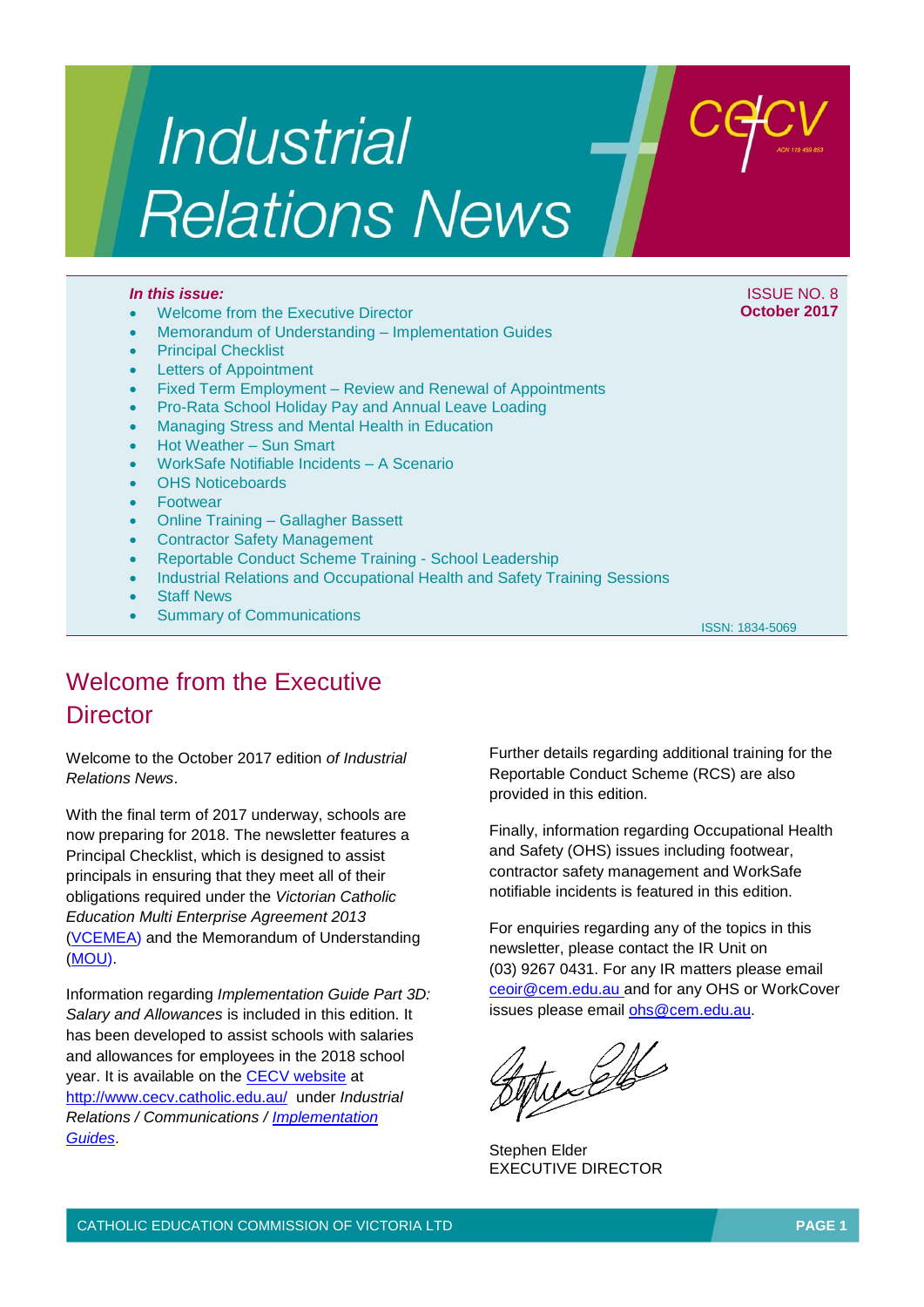### Memorandum of Understanding – Implementation Guides

The Catholic Education Commission of Victoria Ltd (CECV) released Implementation Guide [Part 1A](http://www.cecv.catholic.edu.au/getattachment/Industrial-Relations/Training-Resources/Implementation-Guides/Content/2013-Agreement-Implementation-Guides/Implementation-Guides/Implementation_Guide_-1A.pdf.aspx) in August 2017, which detailed salary changes arising from the Memorandum of Understanding [\(MOU\).](http://www.cecv.catholic.edu.au/Industrial-Relations/EB/Memorandum-of-Understanding) This Guide provided information on managing salary and allowance adjustments for **2017**.

The CECV has now released [Implementation Guide](http://www.cecv.catholic.edu.au/Media-Files/IR/Communications/Implementation-Guides/Implementation-Guide-3D.aspx)  [3D](http://www.cecv.catholic.edu.au/Media-Files/IR/Communications/Implementation-Guides/Implementation-Guide-3D.aspx) to assist schools with salary and allowance adjustments and increases for the **2018** school year. This document is available on the [CECV website](http://www.cecv.catholic.edu.au/) under *Industrial Relations / Training, Resources and Communications / [Implementation Guides](http://www.cecv.catholic.edu.au/Industrial-Relations/Training-Resources/Implementation-Guides)*.

### Principal Checklist

A checklist identifying the key requirements of the *Victorian Catholic Education Multi Enterprise*  Agreement 2013 [\(VCEMEA\)](http://www.cecv.catholic.edu.au/getmedia/e728ccbb-dac1-4822-9607-7c5cb8abdae9/VCEMEA_2013.aspx) and the [MOU](http://www.cecv.catholic.edu.au/Industrial-Relations/EB/Memorandum-of-Understanding) is provided to assist principals in their end-of-schoolyear obligations.

Areas covered in the [Principal's End of Year Checklist](http://www.cecv.catholic.edu.au/Media-Files/IR/Communications/Implementation-Guides/Principal-Checklist.aspx) include among other things:

- variation of hours, days or times of attendance for part-time employees
- fixed-term employment
- end of tenure (fixed-term employees, positions of leadership and deputy principals)
- pro rata school holiday pay and annual leave loading
- parental leave
- recall arrangements for Category B employees.

Information on salaries and allowances for the 2018 school year can be found in [Implementation Guide](http://www.cecv.catholic.edu.au/Media-Files/IR/Communications/Implementation-Guides/Implementation-Guide-3D.aspx)  [3D](http://www.cecv.catholic.edu.au/Media-Files/IR/Communications/Implementation-Guides/Implementation-Guide-3D.aspx) – Salary and Allowances (2018 school year).

Further information can be found on the [CECV](http://www.cecv.catholic.edu.au/Industrial-Relations)  [website](http://www.cecv.catholic.edu.au/Industrial-Relations) under *Industrial Relations / Training, Resources and Communications / [Implementation](http://www.cecv.catholic.edu.au/Industrial-Relations/Communications/Implementation-Guides)  [Guides](http://www.cecv.catholic.edu.au/Industrial-Relations/Communications/Implementation-Guides)*.

### Letters of Appointment

Upon engagement, each employee must be given a letter of appointment. In accordance with clause 12 of the **[VCEMEA](http://www.cecv.catholic.edu.au/getmedia/e728ccbb-dac1-4822-9607-7c5cb8abdae9/VCEMEA_2013.aspx)** the letter must include:

- the category and classification of employment
- the pay level and commencing rate of pay
- superannuation entitlements
- long service leave entitlements.

This letter must also specify:

- for an Educational Support Employee or School Services Officer: hours of duty
- for a Category B Educational Support Employee or School Services Officer: any recall obligations
- for a Category C Educational Support Employee or School Services Officer: the weeks of leave for the first school year.

Where employment is part-time, the letter must also specify the:

- Full-Time-Equivalent (FTE) time fraction
- days upon which work is to be performed
- hours of work, and in the case of teachers, the number of scheduled classtime hours.

Template letters are available from the [CECV](http://www.cecv.catholic.edu.au/Industrial-Relations)  [website](http://www.cecv.catholic.edu.au/Industrial-Relations) under *Industrial Relations / [Template Letters](http://www.cecv.catholic.edu.au/Industrial-Relations/Template-Letters)*. Please delete any previous versions stored on your computer and only reference and use the current template letters.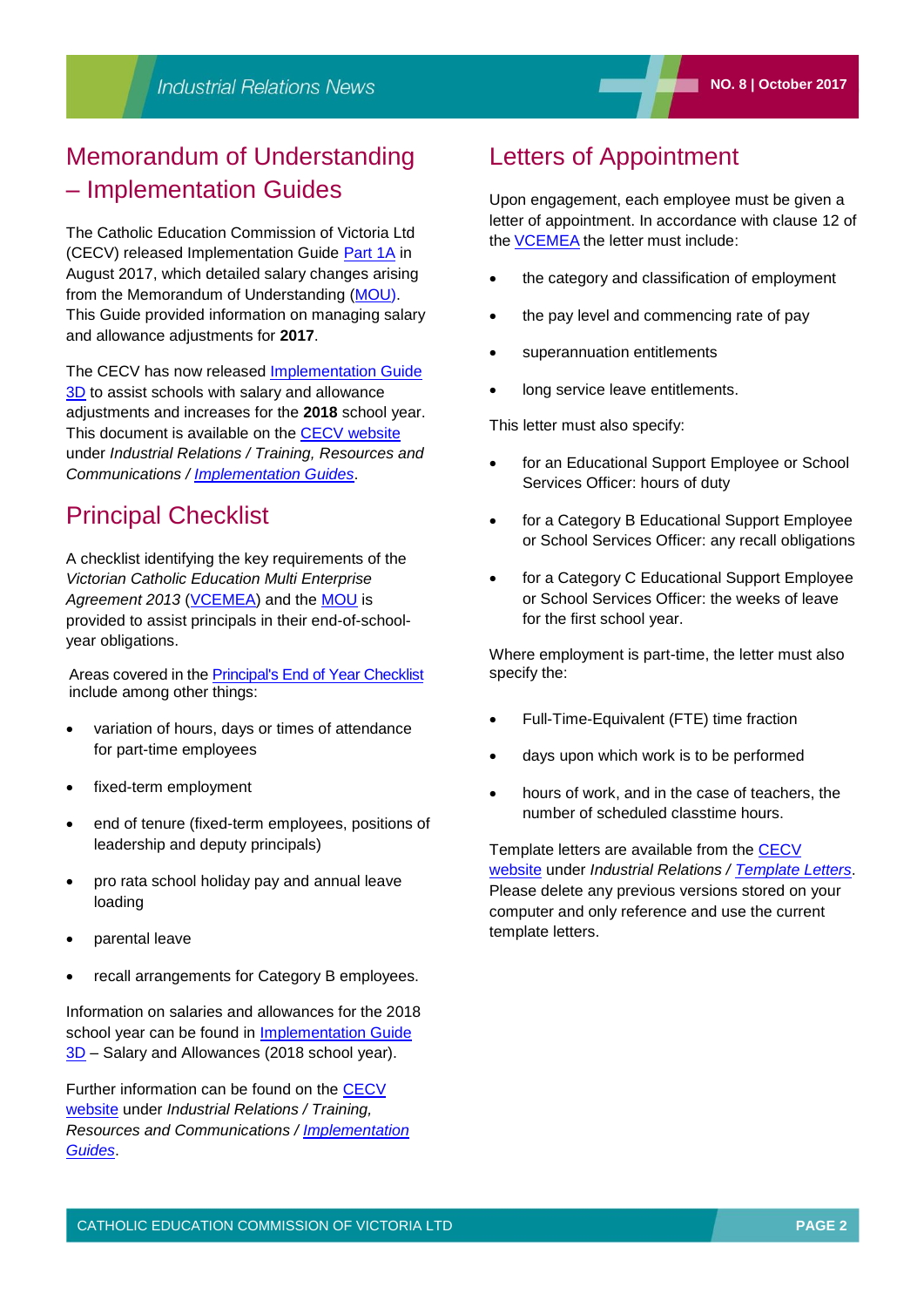### Fixed Term Employment – Review and Renewal of Appointments

At this time of the year, principals should review all fixed-term positions. If the position will continue in 2018, fixed-term employment subject to Clause 11.2 of the [VCEMEA](http://www.cecv.catholic.edu.au/getmedia/e728ccbb-dac1-4822-9607-7c5cb8abdae9/VCEMEA_2013.aspx) may be considered. Alternatively, the status of the position may be converted to ongoing employment.

Clause 11 of the [VCEMEA](http://www2.cecv.catholic.edu.au/getmedia/e728ccbb-dac1-4822-9607-7c5cb8abdae9/VCEMEA_2013.aspx) provides that employment for a specified period of time (fixed-term employment) is permitted **only** if the staff member is employed under the following circumstances:

- to undertake a specific project for which funding is available only for a specific period of time
- to undertake a specific task with a limited period of operation
- to replace another staff member on approved leave for not less than 11 weeks
- to replace another staff member whose employment terminated during the school year
- to avoid a redundancy situation
- as a placed teacher, primary principal or school adviser and
- with permission to teach issued by the Victorian Institute of Teaching.

There is no reason for fixed-term employment that equates to 'try before you buy'. If the employment does not fall within one of the above categories, it should be ongoing.

#### *Non-renewal of Fixed-Term Appointments (clause 11.2(f))*

If a principal is not going to immediately re-employ or extend the contract of a fixed-term employee whose contract period will expire, then the principal must, not less than seven calendar weeks (including school holidays) prior to the expiry date, issue the employee with a letter advising them that their employment is terminating.

If a principal fails to issue this letter, then the employee is entitled to be paid an amount equal to their ordinary wages for any part of the seven weeks' notice not given.

#### *Fixed-term employees and ongoing vacancies (clause 11.2(e))*

Where an ongoing position is advertised at a school, the principal must provide each suitably qualified fixed-term employee at the school with notice of the ongoing vacancy in writing. Written notice can be provided by attaching a copy of the advertisement to a letter to the employee, or by sending an email to the employee attaching the advertisement.

If a suitably qualified fixed-term employee at the school applies for the ongoing vacancy, the employee must be interviewed for the position. Note that selection is based on merit and any subsequent appointment to the ongoing position should be based on an assessment as to who is most suitably qualified and suited to the position.

Further information can be obtained from the **Fixed** [Term Employment Guide](http://www.cecv.catholic.edu.au/getmedia/08b855bf-e19f-4e1a-ad24-2d880b3a0097/Fixed-term-employment-guide.aspx) on the [CECV website.](http://www.cecv.catholic.edu.au/Industrial-Relations)

Template letters of appointment for all types and categories of employment and non-renewal letters are available from the [CECV website](http://www.cecv.catholic.edu.au/Industrial-Relations) under Industrial Relations / [Template Letters.](http://www.cecv.catholic.edu.au/Industrial-Relations/Template-Letters)

### Pro Rata School Holiday Pay and Annual Leave Loading

#### *Pro rata school holiday pay*

Entitlements to pro rata school holiday pay are detailed in clause 25.6 of the [VCEMEA](http://www2.cecv.catholic.edu.au/getmedia/e728ccbb-dac1-4822-9607-7c5cb8abdae9/VCEMEA_2013.aspx) .

Pro rata school holiday pay will apply where the employee has:

- not been employed for the whole school year
- been absent on approved unpaid leave for more than 15 days during the school year
- changed their Full-Time-Equivalent (FTE) time fraction during the school year.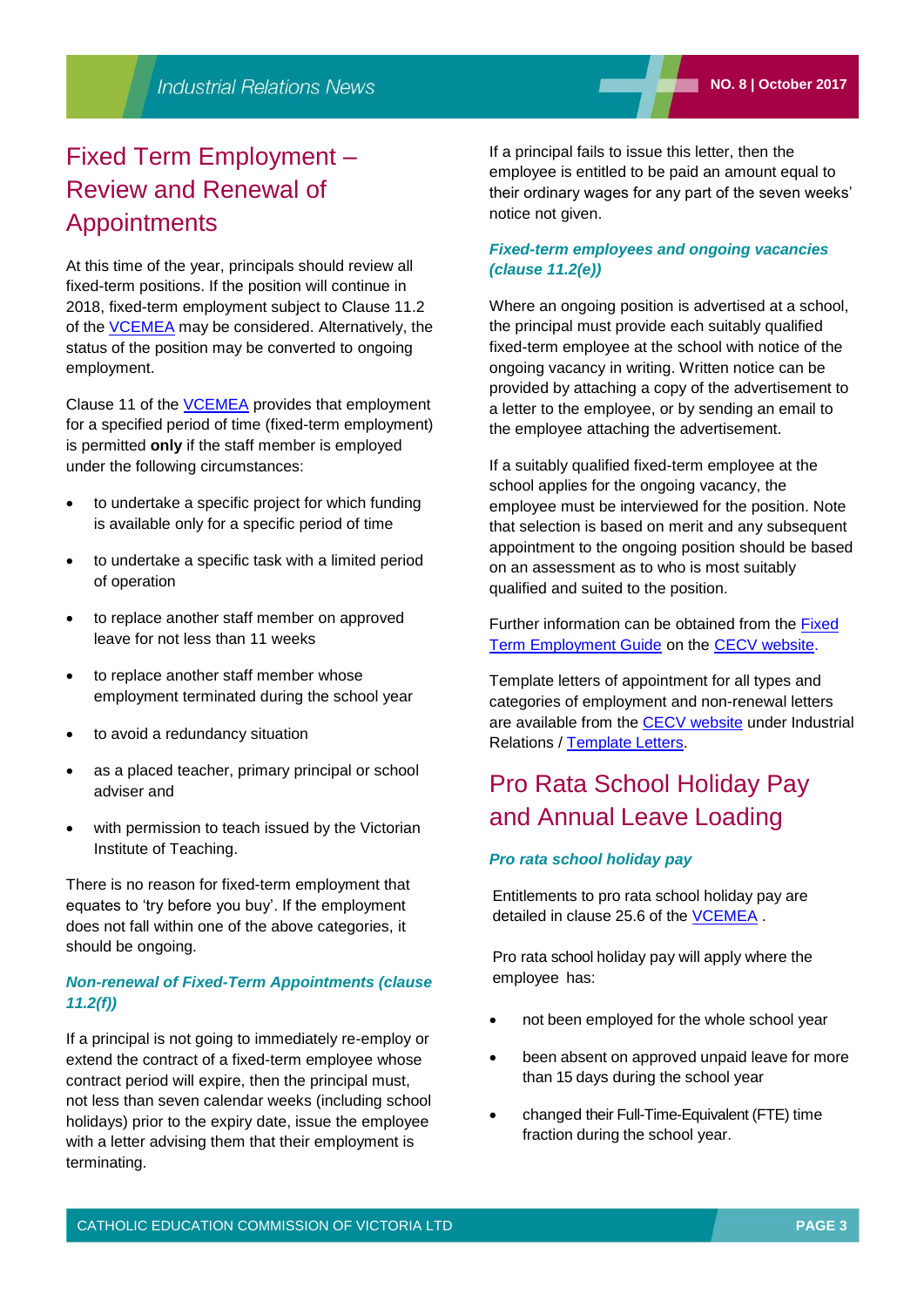Pro rata school holiday pay is calculated using the following formula:

$$
P = \frac{S \times C}{B} - D
$$

Where:

- P is the payment due
- S is the total salary paid in respect of term weeks, or part thereof
- B is the number of term weeks, or part thereof in the school year  $(2017 - 40.8$  weeks)
- C is the number of non-term weeks, or part thereof, in the school year (2017 – 11.2 weeks)
- D is the salary paid in respect of non-term weeks, or part thereof, that have occurred since the commencement of the school year.

#### *Annual leave loading*

Clause 25.8(b) of the [VCEMEA](http://www.cecv.catholic.edu.au/getmedia/e728ccbb-dac1-4822-9607-7c5cb8abdae9/VCEMEA_2013.aspx) states that leave loading shall be paid no later than the pay cycle that falls within the last two working weeks of the school year (except where there is termination of employment, in which case payment should be made at that time).

All schools should therefore ensure that they pay leave loading during or before the pay cycle that falls within the last two working weeks of the school year.

The formulas for the calculation of leave loading are detailed in clause 25.8 of the [VCEMEA.](http://www2.cecv.catholic.edu.au/getmedia/e728ccbb-dac1-4822-9607-7c5cb8abdae9/VCEMEA_2013.aspx) 

#### *Further information*

Further information on school holiday pay and annual leave loading can be found on the [CECV website](http://www.cecv.catholic.edu.au/Industrial-Relations) under *Industrial Relations/Agreement Implementation Guides* in *[Part 5C: Guidelines for calculation of pro](http://www.cecv.catholic.edu.au/getmedia/65658405-0e73-4e95-9f17-1456e976d279/Part-5C-Pro-Rata-School-Holiday-Pay-and-Leave-Loading.aspx)  [rata school holiday pay and annual leave loading](http://www.cecv.catholic.edu.au/getmedia/65658405-0e73-4e95-9f17-1456e976d279/Part-5C-Pro-Rata-School-Holiday-Pay-and-Leave-Loading.aspx)*.

A pro rata school holiday pay and leave loading calculator is provided on the [CEVN website](https://cevn.cecv.catholic.edu.au/secure/CEVNLogin.aspx?redirect=http://cevn.cecv.catholic.edu.au/Default.aspx) at https[://cevn.cecv.catholic.edu.au](http://cevn.cecv.catholic.edu.au/) under *Finance, Legal, Operations / [Pro Rata Holiday Pay.](http://cevn.cecv.catholic.edu.au/finance/holiday_leave.htm)* This calculator will assist for calculating pro rata school holiday pay and annual leave loading for primary principals, deputy principals, teachers and Category B education support staff and school services officers.

### Managing Stress and Mental Health in Education

Recently, the Catholic Education Commission of Victoria Ltd (CECV) and Gallagher Bassett hosted a seminar for school principals, deputy principals, business and human resources managers and employers to network and discuss how to identify and manage stress in education.

This cross-sectoral event included guests from the Australian Catholic University, the Department of Education and Training and independent schools.

Presentations at this seminar were provided by Dr Peter Cotton, Clinical and Organisational Psychologist, and *beyondblue*, a support service providing people with the opportunity to get effective support and services.

Copies of the presentations can be downloaded from the [CECV website](http://www.cecv.catholic.edu.au/) under *Training, Resources and Communications / [Managing Stress in Education](http://www.cecv.catholic.edu.au/Industrial-Relations/Training-Resources/Managing-Stress-in-Education)*.

### Hot Weather – Sun Smart

Two out of three Australians will develop some form of skin cancer before the age of 70. As alarming as this statistic is, most skin cancer is preventable. [Cancer Council Victoria](http://www.cancervic.org.au/) recommends a healthy UV exposure balance that ensures some sun for vitamin D production, while minimising the risk of skin cancer.

Sun protection is required whenever the UV level reaches three or above – the level that can damage skin and eyes. This is typically from the start of September to the end of April in Victoria.

School staff have an important role to play when it comes to being sun smart – as role models for students, and in looking after themselves by ensuring they follow school policy in relation to wearing hats, sunscreen and protective clothing.

Information on skin cancer and outdoor work can be found in the [guide for employers](https://www.worksafe.vic.gov.au/__data/assets/pdf_file/0003/209559/ISBN-Skin-cancer-and-outdoor-work-2012-04.pdf) produced by WorkSafe, Cancer Council Victoria and Vic Health.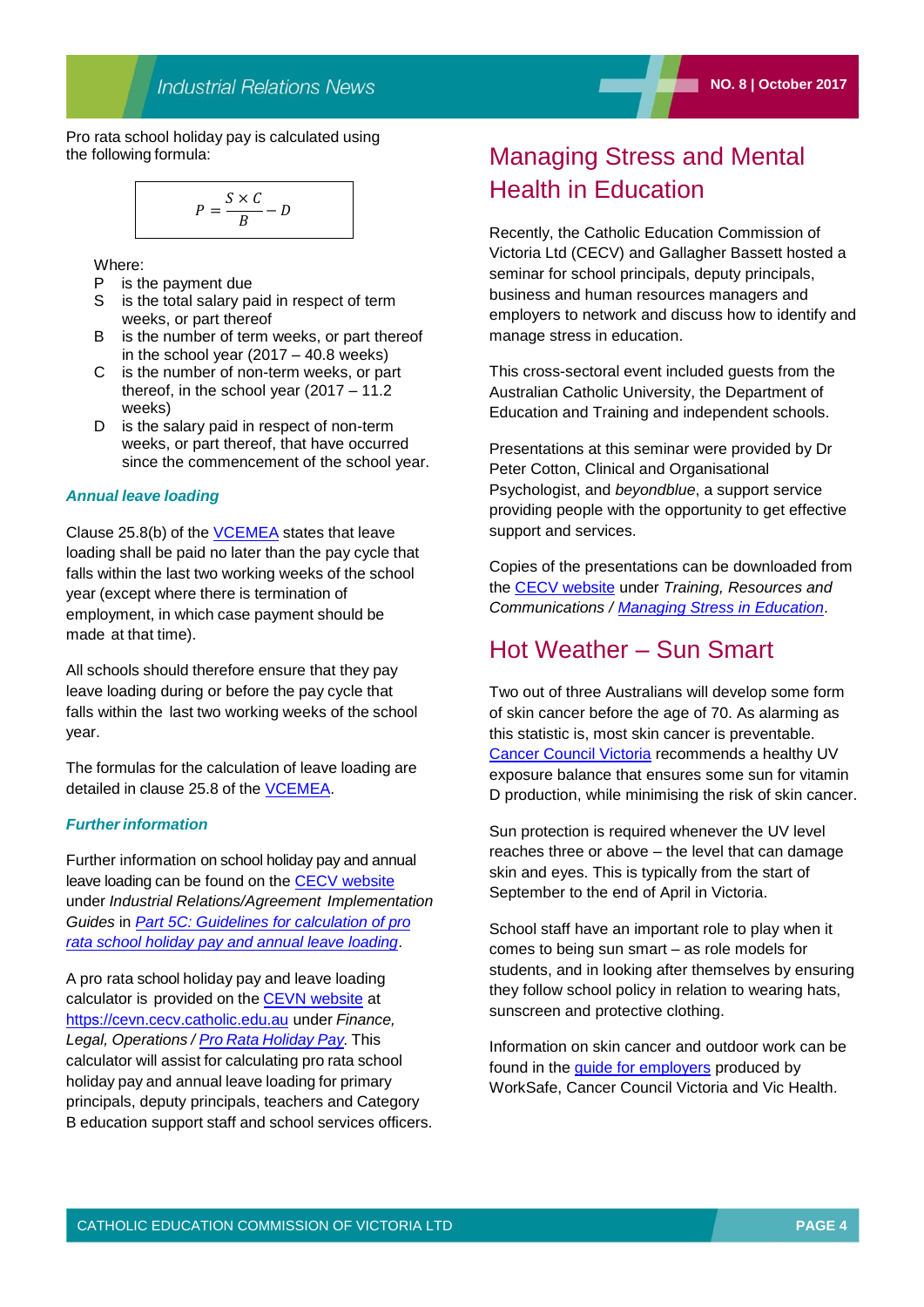## WorkSafe Notifiable Incidents – A Scenario

On previous occasions, information has been provided on what constitutes a WorkSafe Notifiable Incident. Consequently, the level of understanding and compliance across Catholic schools is very good.

A serious incident on school premises is notifiable, as is an incident outside of the school grounds but during sanctioned school activities such as an excursion or camp. However, what happens when the incident occurs in another workplace (including camp venues), and that workplace has already notified WorkSafe of that incident, in order to meet its own obligations?

Question: *Is a notification from the school to WorkSafe still required in the above circumstances?*

Answer: *YES*.

This might appear as double handling. However, WorkSafe requires that all those who have an obligation to maintain a safe workplace and a safe system of work also have an obligation to notify them of serious incidents in an environment, or in a situation, where they exercise some control. Here's an example:

*St George of the Dragon Primary School's Year 5 class is visiting the museum. While stepping back to take a group photo of some of the class, the teacher Mr Plum turns to keep an eye on two students who are drifting out of his line of sight. He trips, falls, and breaks both bones in his lower left leg. He is transported to hospital, where he is admitted and then undergoes surgery.*

The museum is required to notify WorkSafe of the serious incident. It is responsible for providing and maintaining a safe environment, and WorkSafe would want answers to questions such as:

- What slip/trip/fall controls were in place?
- What is the cleaning schedule for the floor in that area?
- What potential obstacles were in the area that might have contributed?
- What is the system for managing the flow of people through the facility?

The school is also required to notify WorkSafe, as it is responsible for providing and maintaining a safe system of work. WorkSafe would be interested in knowing:

- Did the school complete a risk assessment of the activity prior to undertaking the excursion?
- Was the teacher–student ratio appropriate for the activity?
- Does the school have a footwear policy, and was it being followed?
- What is the school's incident reporting procedure?

And so, in this scenario, even if the museum has already made a notification, the school must proceed with a notification in order to meet its obligations.

Contact the OHS team at any time to pose questions about notifiable incidents, but when in doubt, default to notifying WorkSafe immediately on 132 360.

#### *Incidents, Accidents and Near Misses*

Schools should also provide notification of incidents, accidents and near misses using the button on the top right of the [CEVN website.](http://cevn.cecv.catholic.edu.au/cevnlogin.aspx) This will automatically send an alert to the IR Unit's OHS team to provide follow-up advice and assistance.



For further enquiries regarding notifiable incidents please contact the Industrial Relations (IR) Unit on 03 9267 0431 or please email [ohs@cem.edu.au.](mailto:ohs@cem.edu.au)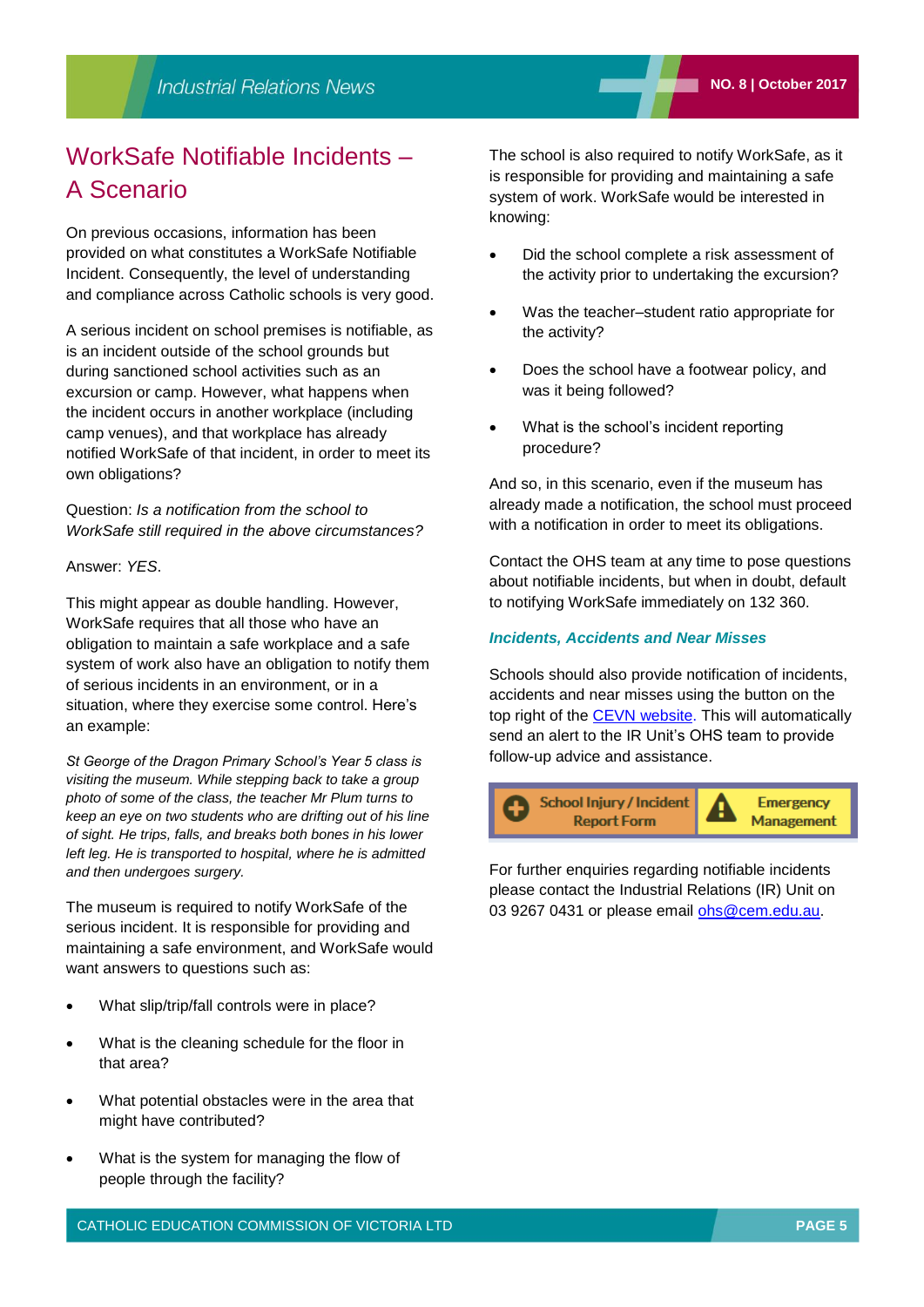While there are multiple opportunities for the provision of OHS information to staff, such as handbooks, common network drives, staff meetings and newsletters, for both legal and practical reasons the OHS notice board in a staff room is still one of the most crucial.

Noticeboards should contain relevant health and safety information, such as the following:

- WorkSafe's [If you are injured at work](http://www.worksafe.vic.gov.au/__data/assets/pdf_file/0008/10511/If_you_are_injured_poster_for_self-insurers.pdf) poster with the name of the Return To Work (RTW) coordinator or contact details of the member of school leadership responsible if there is no RTW coordinator
- [Return to Work process information](http://www.cecv.catholic.edu.au/getmedia/44afb3b6-0e4f-4a82-b352-4f7a0b5a0f44/Return-to-Work-Information-Template.aspx)
- Emergency contact details and other details including emergency personnel, wardens and first aid officers
- Location of first aid kits
- Evacuation procedures/plan
- [OHS Policy](http://www.cecv.catholic.edu.au/Media-Files/OHS-WC/Resources/OHS-Policy/OHS-policy-Template.aspx)
- [OHS Consultation Process](http://www.cecv.catholic.edu.au/getmedia/907a2141-0eff-4015-80bc-068f89007c5d/Consultation.aspx)
- [OHS Issue Resolution Flowchart](http://www.cecv.catholic.edu.au/getmedia/c8dedf51-bd87-42d1-bdd7-5e359dc3a394/OHS-Issue-Resolution.aspx)
- Employee Assistance Program information
- OHS Committee / staff meeting minutes
- OHS Updates such as Safety Bulletins and Safety Alerts.

Take the opportunity to review the materials currently on your OHS notice board, and use the hyperlinked documents above to add information as required. Generic templates can be adapted for school use, and the OHS team is always available to answer any queries on 03 9267 0431 or email [ohs@cem.edu.au.](mailto:ohs@cem.edu.au)

### Footwear

With warmer weather approaching, it can be tempting to consider footwear options that are much cooler than heavy winter boots. However, it is important to consider the risks that come with footwear such as thongs, sandals, and other open-toe footwear, in addition to high, narrow heels. Appropriate footwear is essential to the protection of feet against health and safety hazards at work. Appropriate footwear is worn to protect feet and decrease the risk of injury.

Slips, trips and falls can occur from wearing inappropriate footwear, leading to injuries such as sprains, cuts and fractures.

Most roles in schools may at some stage involve risks that are exacerbated by inappropriate footwear.

Suggested strategies for appropriate footwear:

- consider the tasks required for the day and whether the footwear is appropriate
- undertake a documented risk assessment to identify appropriate footwear requirements for specific activities or areas of work
- consider the suitability of footwear for the school environment, including enclosed shoes which are well fitted with a good grip
- consider the suitability of footwear for the workplace hazards (e.g. uneven playground surfaces, stairs, technology area, workshops, art areas, maintenance sheds).

The CECV OHS Unit has an [Appropriate Footwear](http://www.cecv.catholic.edu.au/getmedia/864caf94-abbd-4559-a287-25b459f188ad/FINAL-Appropriate-Footwear-Checklist.aspx)  [Checklist](http://www.cecv.catholic.edu.au/getmedia/864caf94-abbd-4559-a287-25b459f188ad/FINAL-Appropriate-Footwear-Checklist.aspx) available on the [CECV website](http://www.cecv.catholic.edu.au/) that can be used to help identify the right type of footwear for different environmental conditions.

### Online Training – Gallagher **Bassett**

For the majority of schools, WorkCover insurance is provided by Gallagher Bassett. For its customers, Gallagher Bassett provides [myGBeducation](https://mygbed.gallagherbassett.com.au/login/index.php) online training courses, which are available 24/7.

The courses, have been developed by accredited trainers, and include both workers' compensation courses and OHS courses. The course catalogue can be found at:

*[http://mygbed.gallagherbassett.com.au/theme/gallag](http://mygbed.gallagherbassett.com.au/theme/gallagher_bassett/pages/lms_courses.php) [her\\_bassett/pages/lms\\_courses.php.](http://mygbed.gallagherbassett.com.au/theme/gallagher_bassett/pages/lms_courses.php)*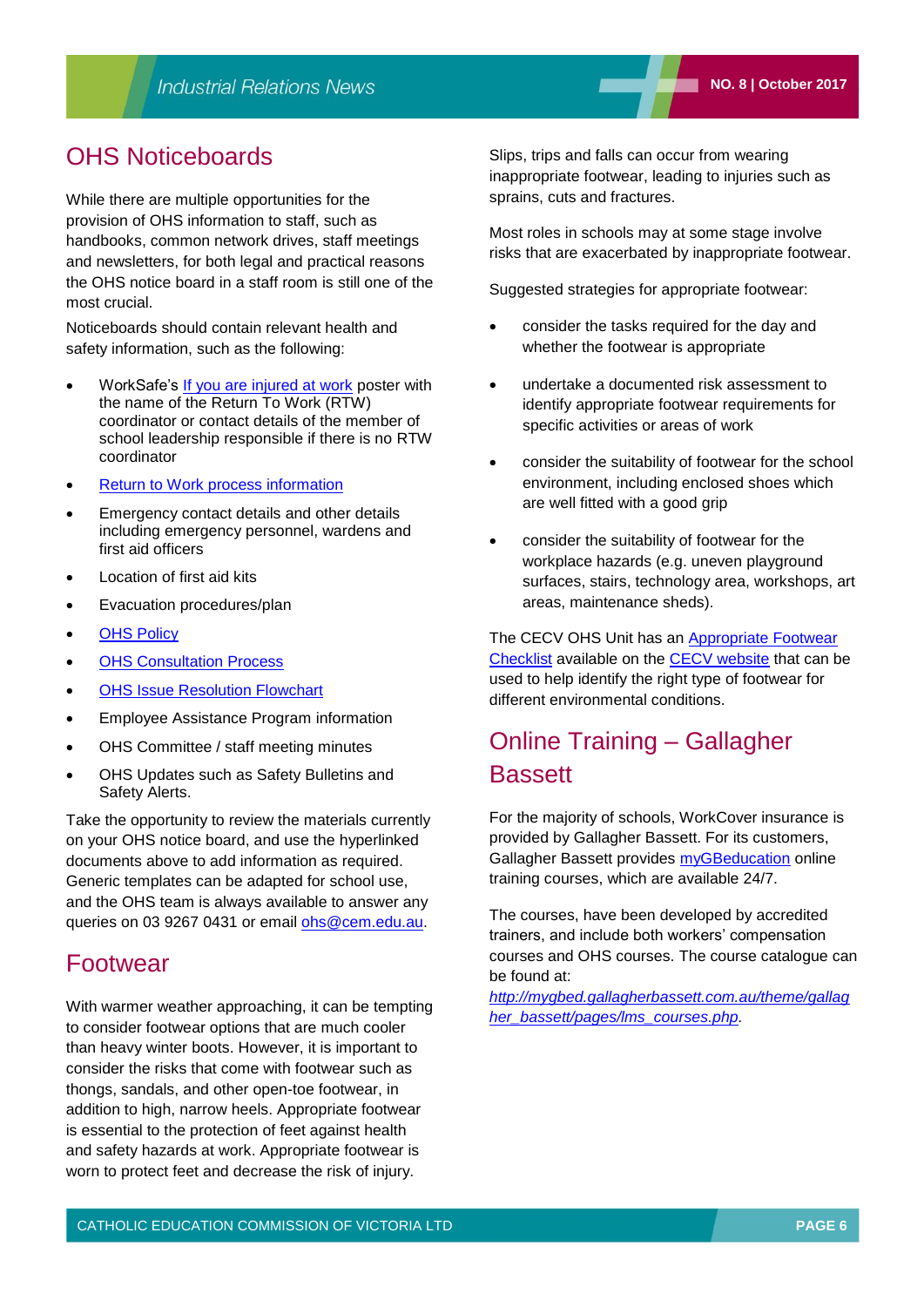### Contractor Safety Management

All schools engage contractors to carry out work at their sites. Schools have a duty to provide a safe working environment for contractors just as they do for their employees. The *Guidelines for the Engagement of Contractors in Catholic Schools* have been developed to ensure that contractors work safely on school sites and do not introduce unmanaged risks to the school environment.

A contractor is a person, organisation or business, other than an employee of the school, who is engaged to perform work at a workplace.

Before selecting a contractor for work, the school should ensure that the contractor has:

- appropriate insurance coverage, licences, permits, registrations and a Working with Children Check where required
- all necessary licences, competencies or permits to undertake the work to be performed, such as:
	- o trade licences
	- o council permits for certain activities
- trained and qualified personnel for the work to be undertaken
- OHS policies and procedures in place in order to identify, assess and control risks.

The school should consult with contractor(s) before work commences to ensure compliance with the *[Occupational Health and Safety Act 2004](http://www.legislation.vic.gov.au/domino/web_notes/ldms/pubstatbook.nsf/f932b66241ecf1b7ca256e92000e23be/750e0d9e0b2b387fca256f71001fa7be/%24file/04-107a.pdf)* (Vic). It is important that good lines of communication and a good induction process between the school and the contractor are established before work commences to ensure that health and safety issues associated with the work are managed.

Additional information and resources are available on the **CECV** website, including:

- [Engaging External Labour Providers and](http://www.cecv.catholic.edu.au/Industrial-Relations/Policies-and-Guidelines/Employee-Obligations)  **[Casuals](http://www.cecv.catholic.edu.au/Industrial-Relations/Policies-and-Guidelines/Employee-Obligations)**
- [Contractor OHS Induction Checklist](http://www.cecv.catholic.edu.au/getmedia/0b9d7f41-2692-406d-8f82-790b28d2f397/Contractor-OHS-Induction-checklist.aspx)
- [Guidelines for the Engagement of Contractors in](http://www.cecv.catholic.edu.au/getmedia/a099f220-2e9a-4b5a-9147-8f11e49a28d1/Contractor-Guidelines.aspx)  [Catholic Schools.](http://www.cecv.catholic.edu.au/getmedia/a099f220-2e9a-4b5a-9147-8f11e49a28d1/Contractor-Guidelines.aspx)

### Reportable Conduct Scheme Training – School Leadership

The IR Unit is holding Reportable Conduct Scheme (RCS) training throughout Term 4, 2017, for school leaders in the Archdiocese of Melbourne.

Training has been organised for Deputy Principal Networks in each region. Training has also been organised for school leaders who are unable to attend training in their region.

You can register for RCS training at [My PL \(IPLS\)](http://cevn.cecv.catholic.edu.au/ProfessionalLearning.aspx?id=7160) through the [CEVN website](http://cevn.cecv.catholic.edu.au/cevnlogin.aspx) under *Professional Learning / My PL (IPLS)* to be held on the following dates:

- Monday 23 October, 2017 10.00am 12.00pm
- Monday 30 October, 2017 10.00am 12.00pm

The IR Unit has developed, and is continuing to develop, resources to assist school leaders train and educate staff regarding the RCS.

For further information regarding the RCS contact the IR Unit on 03 9267 0431 or email [ceoir@cem.edu.au.](mailto:ceoir@cem.edu.au)

## Industrial Relations and Occupational Health and Safety Training Sessions

Training sessions are conducted at the Catholic Leadership Centre. Registration is now open and the details of training sessions and bookings are available on [My PL \(IPLS\)](http://cevn.cecv.catholic.edu.au/ProfessionalLearning.aspx?id=7160) through the [CEVN website](http://cevn.cecv.catholic.edu.au/cevnlogin.aspx) under *Professional Learning / [My PL \(IPLS\)](http://cevn.cecv.catholic.edu.au/ProfessionalLearning.aspx?id=7160)*.

#### *Reportable Conduct Scheme*

This session provides school leaders with a comprehensive training and briefing session on the new Reportable Conduct Scheme (RCS) introduced by the Child Wellbeing and Safety Act 2005. All principals are encouraged to attend at least one briefing on RCS.

**Date:** 23 October 2017 **Time:** 10.00 am – 12.00 pm **Activity code:** IST107B **Registrations close**: Tuesday 17 October 2017

CATHOLIC EDUCATION COMMISSION OF VICTORIA LTD **PAGE 7**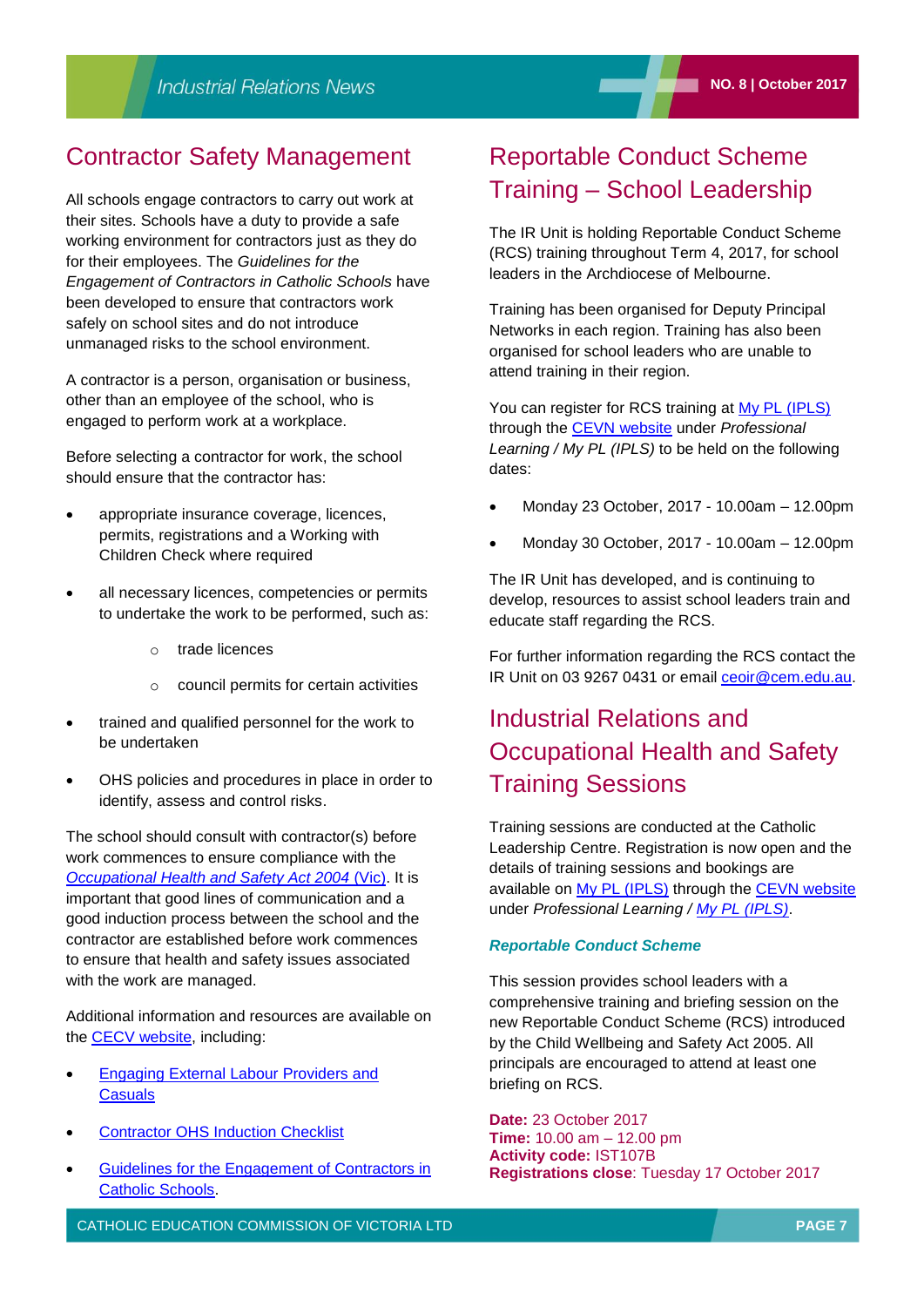This one-day course provides an overview of the legal responsibilities for managing OHS within the school environment, including employer and employee responsibilities, strategies to address the most common OHS issues in schools and how to make safety a priority in your school.

**Date:** 26 October 2017 **Time:** 9.30 am – 5.00 pm **Activity code:** 17IST203D **Registrations close:** 18 October 2017

#### *Know Your Agreement – Education Support*

This session provides a focus on the sections of the [VCEMEA](http://www2.cecv.catholic.edu.au/getmedia/e728ccbb-dac1-4822-9607-7c5cb8abdae9/VCEMEA_2013.aspx) and [MOU](http://www.cecv.catholic.edu.au/Industrial-Relations/EB/Memorandum-of-Understanding) that are most relevant to Education Support Employees in their role at Catholic schools.

**Date:** 27 October 2017 **Time:** 10.00 am – 1.00 pm **Activity code:** 17IST101D **Registrations close:** 19 October 2017

#### *Reportable Conduct Scheme*

This session provides school leaders with a comprehensive training and briefing session on the new Reportable Conduct Scheme (RCS) introduced by the Child Wellbeing and Safety Act 2005. All principals are encouraged to attend at least one briefing on RCS.

**Date:** 30 October 2017 **Time:** 10.00 am – 12.00 pm **Activity code:** IST107C **Registrations close**: Wednesday 25 October 2017

#### *Return to Work (RTW) Coordinator Training*

This two-day course (Victorian WorkCover approved) provides the underpinning knowledge required for RTW Coordinators. According to the current legislation, schools with \$2.338 million or more rateable remuneration (indexed annually) or who have a workers' compensation claim must appoint a suitably trained RTW coordinator.

**Date:** 16 & 17 November 2017 **Time:** 9.30 am – 5.00 pm **Activity code:** 17IST205B **Registrations close:** 8 November 2017

#### *Know Your Agreement – School Leaders*

This session focuses on the sections of the [VCEMEA](http://www2.cecv.catholic.edu.au/getmedia/e728ccbb-dac1-4822-9607-7c5cb8abdae9/VCEMEA_2013.aspx) and [MOU](http://www.cecv.catholic.edu.au/Industrial-Relations/EB/Memorandum-of-Understanding) that are most commonly referred to by principals in their role of managing employees. The program would also be of benefit to business managers and deputy principals.

Some of the key provisions covered are as follows:

- Managing Employment Concerns
- Parental Leave
- Introduction of Change
- **Redundancy**
- **Consultation**
- Variation of Hours.

**Date:** 30 October 2017 **Time:** 10.00 am – 1.00 pm **Activity code:** 17IST103D *Registrations close: 20 October 2017*

### Staff News

#### *Lawrence D'Lima*

The IR Unit welcomes the appointment of Lawrence D'Lima as a Senior Industrial Relations Advisor. Lawrence has substantial Human Resource Management and Industrial Relations experience, and has worked in the private, tertiary education and public sectors. Most recently, he worked with primary and secondary school principals as an Employee Performance Advisor in the People Division, Victorian Department of Education and Training.

Lawrence has hands-on experience and has advised internal clients on a range of matters including managing performance, dispute resolution, managing the end-to-end enterprise agreement process, managing and implementing major change and redundancy, employee conduct and capacity and workplace investigations. Lawrence has tertiary qualifications in human resource management, business administration and management.